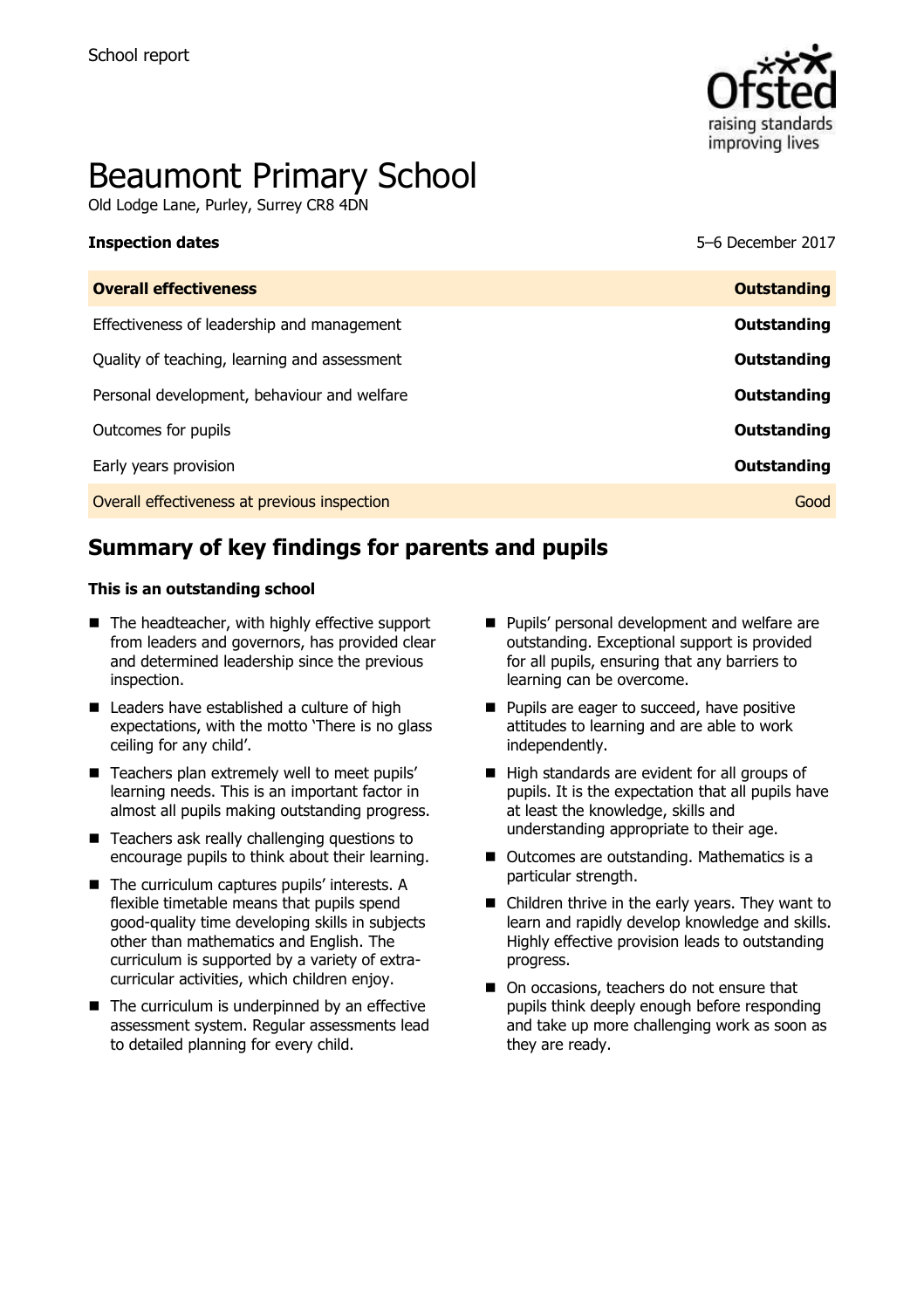

# **Full report**

### **What does the school need to do to improve further?**

- **Ensure that all pupils are encouraged to:** 
	- reflect carefully on their answers, deepening their learning
	- take on the right level of challenge as soon as they are ready.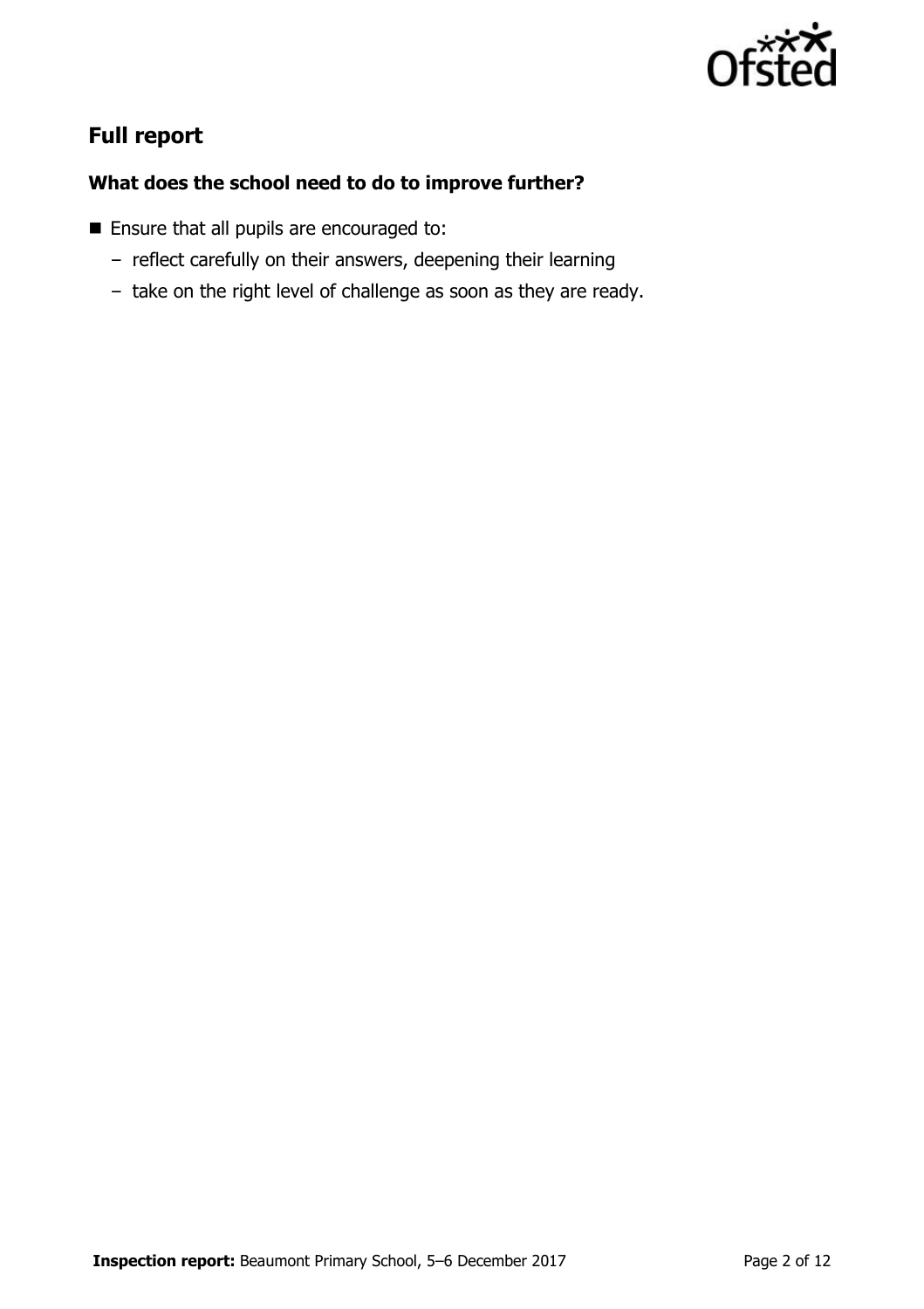

# **Inspection judgements**

#### **Effectiveness of leadership and management Constanding**

- Leaders at all levels know the school's strengths and areas of development very well. Their evaluation of the school is accurate. The one-page evaluation summary for parents demonstrates clearly what leaders are trying to achieve. School improvement planning is reviewed frequently, with swift, effective responses to any issues raised.
- The headteacher provides continuing professional development opportunities for staff at all levels. A highly effective performance management system ensures that the quality of teaching is at the highest standard. Staff said that training is valued. Leaders and staff collaborate well. They share expertise willingly, drawing on each other's strengths.
- Working relationships between staff and pupils are respectful and positive. Relationships with parents are also positive and they are highly supportive of the school. Staff are unanimous in their praise of the school and the work of the leadership team.
- **Effective partnerships with other schools lead to improved outcomes for pupils. Links** with a local secondary school are constructive. For example, debates between pupils and students from the sixth form motivate pupils and contribute to their high aspirations for the future. Links with the local special school effectively support provision for pupils with complex needs.
- Leaders' determination to ensure that all pupils succeed is exemplified by the school's inclusive philosophy. Excellent use of the pupil premium funding to support disadvantaged pupils leads to their outstanding outcomes. Individual plans ensure that pupils receive the support that they need to flourish. This is also evident for pupils who have special educational needs (SEN) and/or disabilities. Good-quality teaching is supported by exceptional additional adult intervention. Pupils are encouraged to be independent learners. The use of supportive resources leads to outstanding progress.
- The rich curriculum provides positive experiences for pupils. There is a good balance between reading, writing, mathematics and other subjects. There is a strong emphasis on creative subjects, with art, music and Spanish lessons being effectively led by specialists.
- The curriculum prepares pupils well for life in modern Britain. Pupils learn about and respectfully discuss other faiths and cultures. Each class elects a class ambassador and a member of the school council. Work in books demonstrates that pupils regularly explore pertinent questions – for example, what does individual liberty mean?
- Pupils' spiritual, moral, social and cultural development is at the heart of the school's work. This is evident in work produced across the curriculum. For example, pupils learn about other faiths and cultures with trips and 'virtual tours' to places of worship enriching their learning.
- The whole-school Christmas production epitomised the ethos of the school, when pupils of all ages performed together. The singing was exceptional, reflecting the mood and story of each song perfectly. Pupils maintained excellent intonation while singing in two parts.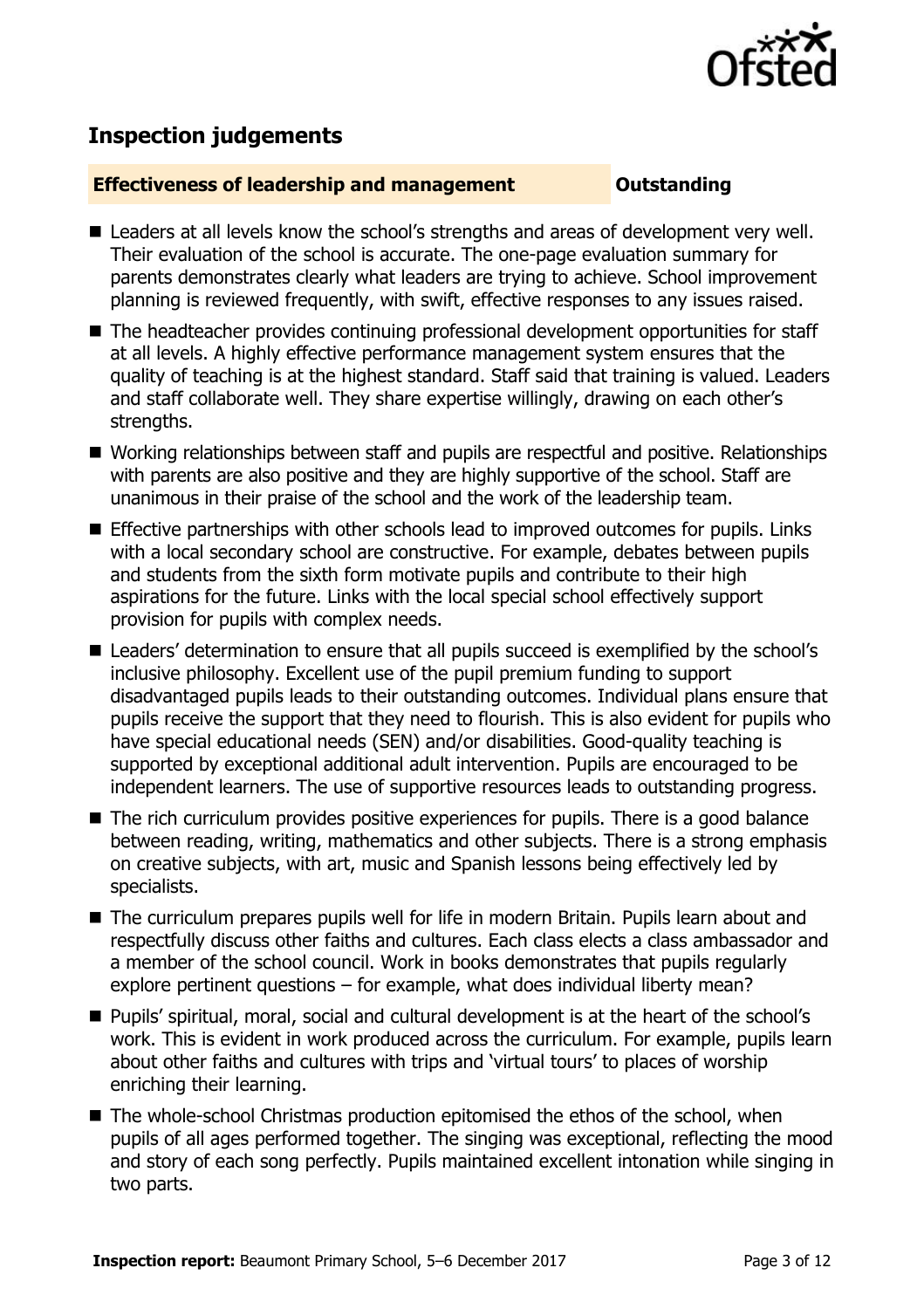

■ Leaders use the physical education and sport premium effectively to improve provision. Involvement in the Croydon sports partnership has resulted in more pupils being involved in a wide range of sporting opportunities. It has also increased participation in competitive sports. Staff and pupils are rightly proud of winning the rugby trophy, which they feel is a big achievement for such a small school. In addition, the funding has been used for good-quality equipment to support pupils' physical development.

#### **Governance of the school**

- The governing body is well led and plays a supportive role in the strategic development of the school. Each committee is led by a governor, who was elected to the role because of his or her strength and expertise in that area. Each of the committees produces an action plan in order to develop further. This enables governors to fulfil their roles and responsibilities effectively. In addition, governors routinely carry out a skills audit to inform planning for vacancies.
- Each governor has a link role to a priority area. They make regular visits to school, talking to pupils, parents and staff. This helps them gain a clear picture of the work of the school. Governors are aware of the outcomes for all groups of pupils because they regularly check on progress and challenge the reports provided by leaders. Governors are kept informed of all aspects of school life; as a result, they are well aware of the school's strengths and areas for improvement. Governors use this information well to set challenging targets for the headteacher.

#### **Safeguarding**

- The arrangements for safeguarding are effective.
- Leaders ensure that all statutory requirements are met. Appropriate checks are made when recruiting staff. Safeguarding arrangements are fit for purpose and records contain an appropriate level of detail.
- Regular training sessions for all staff ensure that they can identify signs and symptoms of abuse. The training has included identification of pupils at risk of female genital mutilation, child sexual exploitation and radicalisation (the 'Prevent' duty). In addition, leaders are aware of safeguarding issues relevant to their community. These form part of the training for staff to develop an awareness for all.
- **Pupils said that they feel safe. The vast majority of parents supported this view. Pupils** spoke knowledgeably about how to stay safe, including on the internet. Pupils said that safety issues are regularly covered in assemblies.
- **Pupils said that they are well looked after. Daily provision is offered to those pupils who** may be vulnerable, through the 'NEST' club. The aim of this group is to nurture the mental health and well-being of pupils. The small-group environment leads to effective support for those who need it.
- Leaders work effectively with external agencies to support pupils and their families at the earliest opportunity. The newly appointed pupil guidance, welfare and support worker, within school, provides intervention for those who may be vulnerable.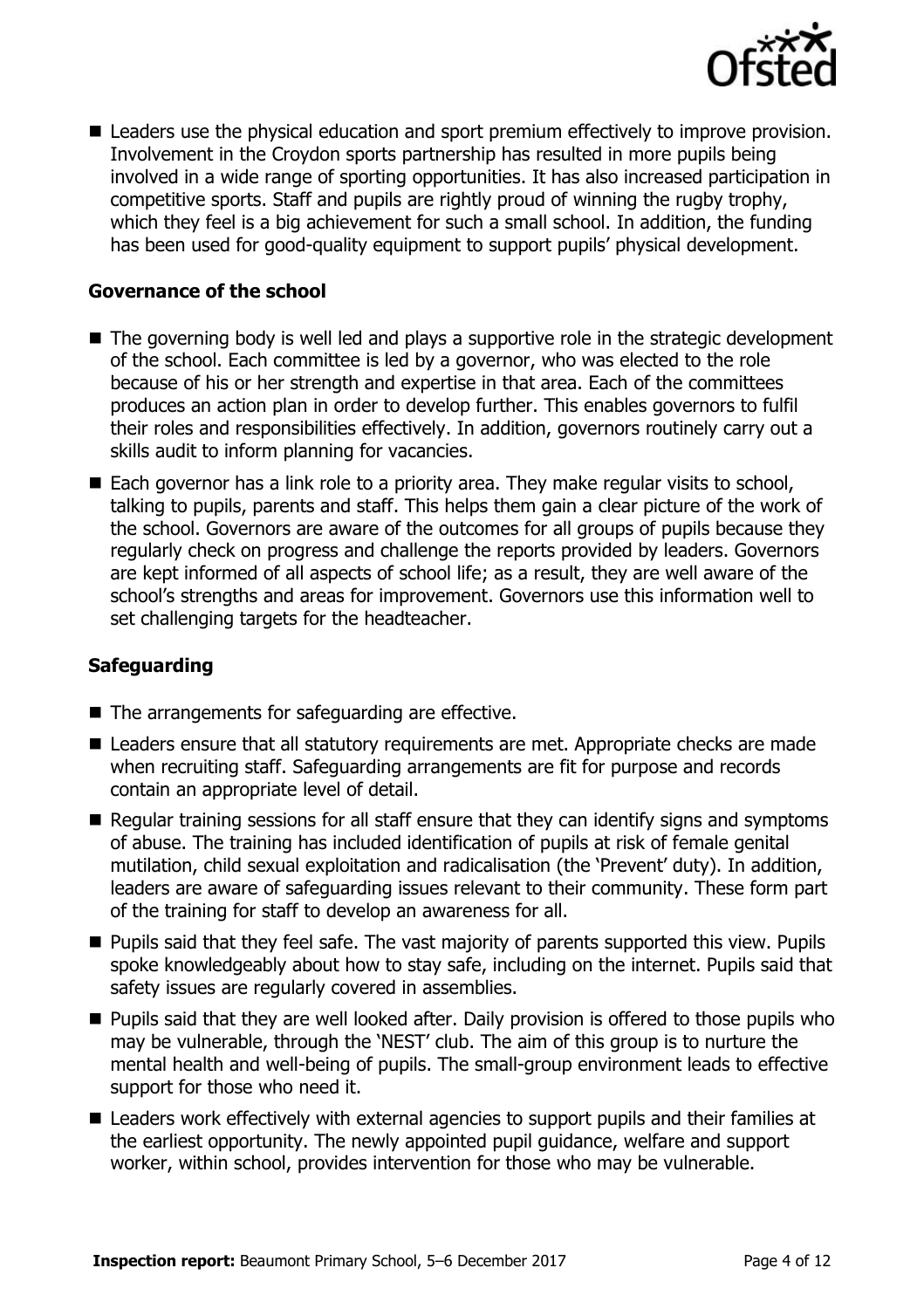

### **Quality of teaching, learning and assessment Outstanding**

- Teachers are enthusiastic, engaging pupils in many different ways. Pupils understand what they need to do and are quickly immersed in classroom activities. This contributes to excellent progress for all pupils, including those who have SEN and/or disabilities.
- Planning is highly effective; consequently, teachers are clear about what they expect pupils to achieve in every lesson. For example, highly effective planning in mathematics includes an introductory session at the beginning of each lesson, for all pupils, to identify gaps in learning. This means that work can then be tailored to meet the needs of individuals and misconceptions can be tackled at the earliest opportunity.
- Teachers make sure that lessons are put into context, referring to prior learning. In one lesson, for example, pupils watched a video of their own dance performance, portraying the feelings of an evacuee. This was used to inspire outstanding writing.
- Working relationships between adults and pupils are a strength of the school. This leads to consistency in pupils' high level of commitment to their learning. Pupils discuss their learning with one another and value each other's opinions.
- Teachers demonstrate high expectations and secure subject knowledge in phonics. As a result, challenging tasks are set and pupils' phonics skills are very strong.
- Teachers use regular verbal and written feedback to deepen learning in all curriculum areas.
- Support from additional adults is highly effective because they know pupils well. They are also effective in small-group situations, where the intervention is well matched to the abilities of pupils. Support for pupils who have SEN and/or disabilities is exceptional. They learn alongside their peers in a highly nurturing environment. Expectations of this group are high.
- **Parents are clear about what their children are learning and how well their children are** doing. Homework is valued by parents, who say that it prepares pupils well for secondary school. Work completed at home has the same high level of expectation and is well presented.
- On occasion, pupils are so keen to answer that they do so without thinking through what they want to say. On occasion too, teachers do not ensure that, when faced with a range of challenges, pupils go for options at the right, high level of challenge early enough.

#### **Personal development, behaviour and welfare <b>COULTS** Outstanding

#### **Personal development and welfare**

- The school's work to promote pupils' personal development and welfare is outstanding.
- The school is highly inclusive. The complex needs of pupils are very effectively met. Pupils understand that they are all different and should support one another. All pupils are treated equally. For example, pupils of all abilities have access to musical instrument tuition and enjoy performing to the rest of the school.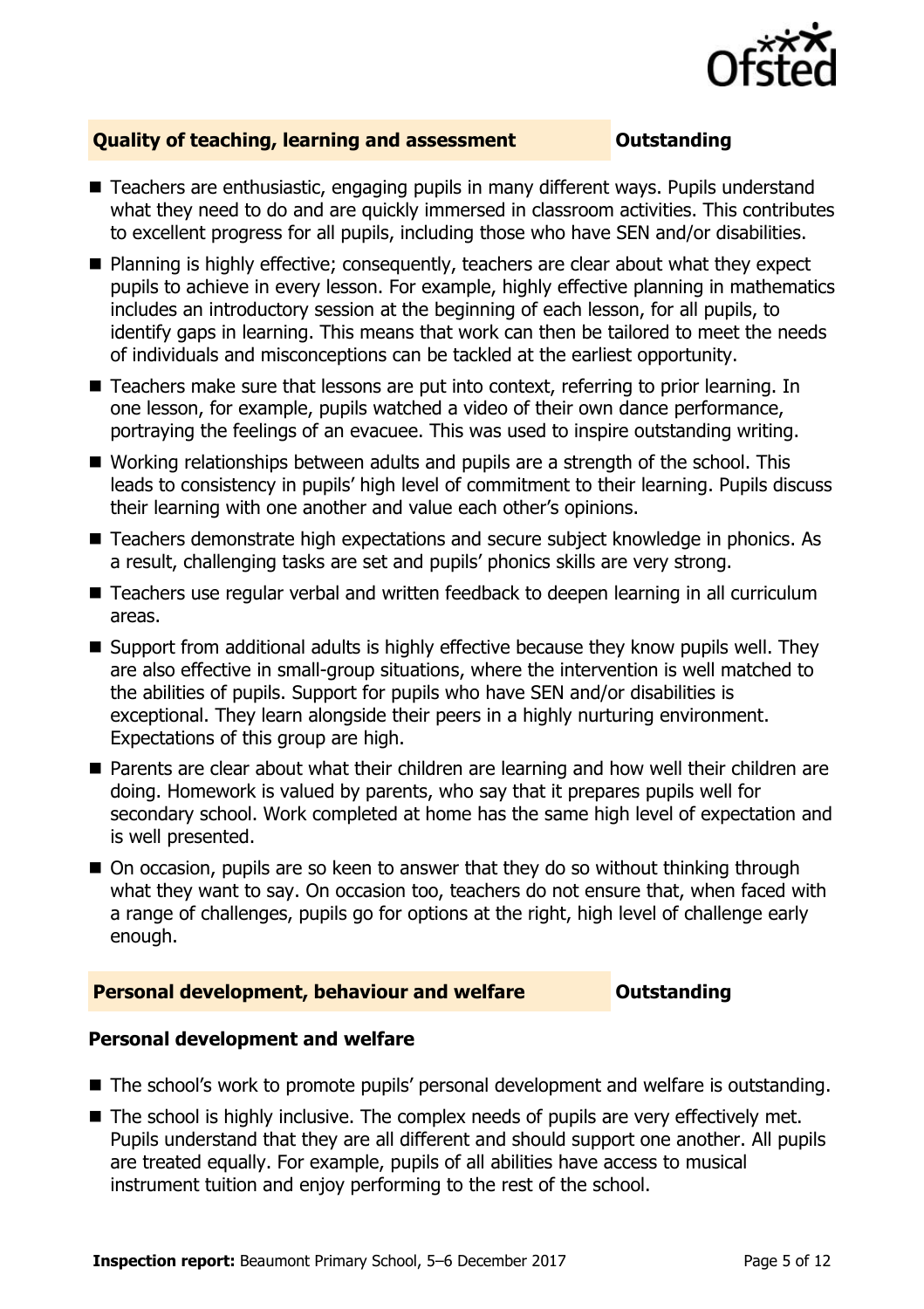

- **Philosophy sessions make an important contribution to pupils' personal development.** Philosophy is taught in every year group, giving pupils of all ages the opportunity to discuss and debate pertinent issues. During a Year 6 session observed, for example, pupils were discussing how curiosity could lead to wrong choices being made.
- **Pupils' attitudes to learning are strong. For example, the daily personal study session** before the start of the school day, is well attended by many Year 6 pupils. Pupils in all year groups display high levels of resilience in the way they work.
- **Pupils know, respect and follow school rules well. They understand the rule of law and** talk confidently about the 'lunch time charter'. One pupil said: 'We have to be responsible for our actions as these have consequences.' They are confident, sociable and appreciative of what teachers do for them. They are lively pupils who love learning.
- Groups of pupils get along well together. One pupil typically said: 'Everyone is important and it doesn't matter where you come from.' Bullying is a rare occurrence. Pupils said that there is little bullying in school, because teachers deal with it before it can carry on. Parents supported this view.
- **Pupils learn about healthy eating and they are engaged in the weekly, whole-school,** 'run a mile' initiative. Pupils are keen to develop their own fitness.
- **Prefects have leadership responsibilities and carry out their duties well. Pupils respect** prefects and they act as an effective reminder of the school's high expectations.

### **Behaviour**

- The behaviour of pupils is outstanding.
- **Pupils behave exceptionally well in lessons, in school and outside on the playground.**
- **Pupils said that behaviour is good because everybody is aware of the expectations and** consequences. Parents were overwhelmingly positive about behaviour in school.
- Behaviour incidents in school are very rare. Pupils behave well because they value their education. Pupils also value the many rewards for good behaviour and are motivated by the badges available. The opportunity to take on additional responsibility, for example as a class ambassador, also inspires pupils.
- **Pupils' attendance has been securely above national averages for some time. This is** due to the diligence of the attendance lead, who is persistent when pupils are absent. The appointment of the pupil guidance, welfare and support worker means that families who may be vulnerable receive support at the earliest opportunity.

### **Outcomes for pupils Outstanding**

- $\blacksquare$  Over time, pupils' progress by the end of key stages 1 and 2 has been significantly high in reading, writing and mathematics. In 2017, the proportions of pupils exceeding the expected standard and the high or 'greater depth' standard in reading, writing and mathematics were well above those found nationally. The work in current pupils' books shows that they are on track to continue to achieve very well.
- Pupils are confident readers. Standards in phonics are significantly above national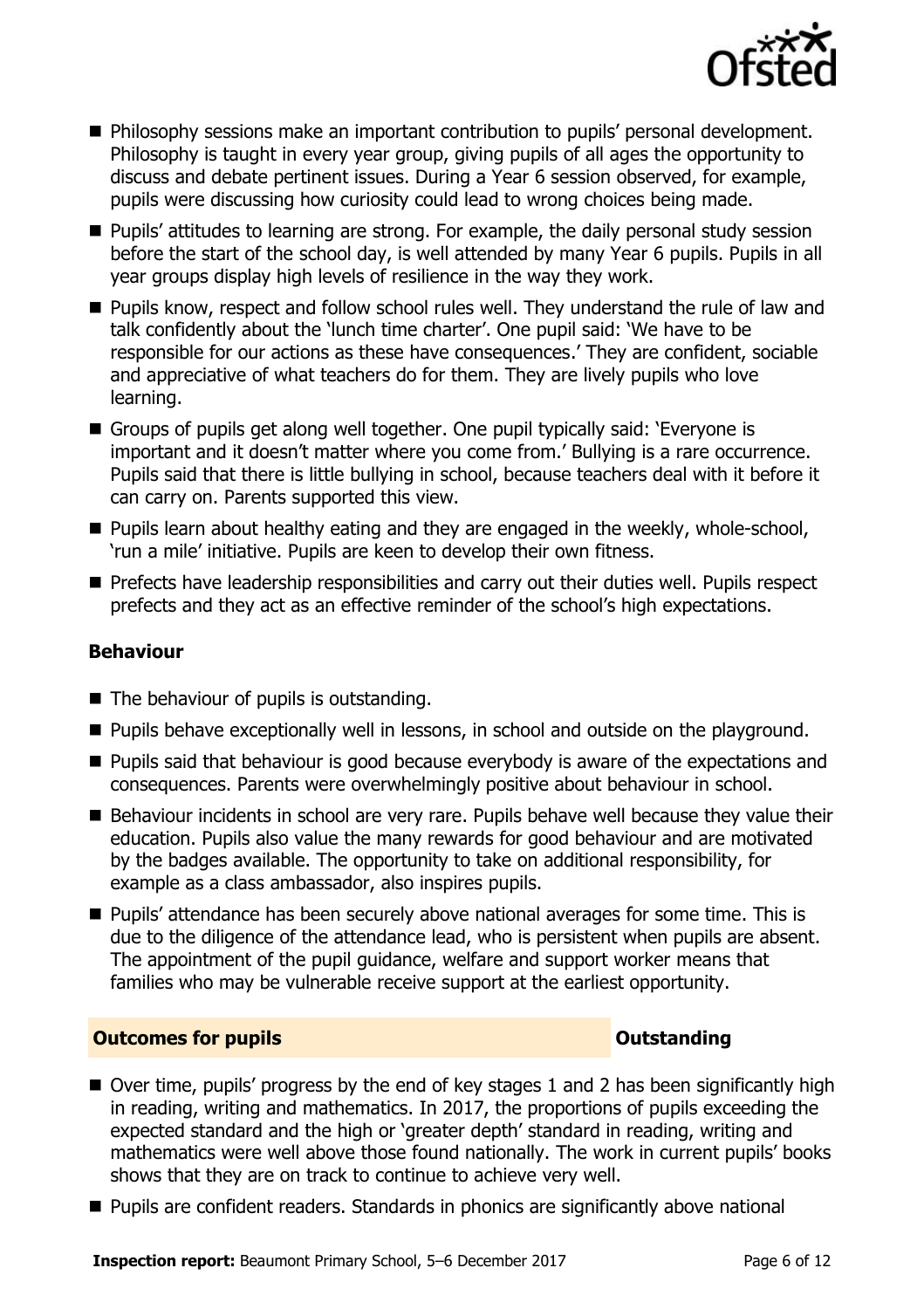

averages. This is because of outstanding teaching. Work is extremely well matched to individual needs and additional staff are highly effective in providing support for reading. Younger pupils talk about their favourite authors and which books they are keen to read. Older pupils demonstrate exceptionally high language and comprehension skills. The expectation that pupils read daily at home is widely adhered to. As a result, pupils experience a breadth of different texts and improve fluency when reading aloud.

- **Pupils write fluently, accurately and with increasing creativity. This high-quality writing** is also evident across the curriculum, for example when writing descriptively in history and science. Pupils consistently use well-presented, cursive script in all written work.
- In mathematics, reflecting the school's work to develop pupils' conceptual understanding and skills in problem-solving, standards are also very high. The most able pupils provide detailed explanations of the systematic process used to solve problems.
- **Pupils develop knowledge, understanding and skills across the curriculum extremely** well. In humanities, religious education and science books, the same high expectations of presentation are evident as in pupils' writing books.
- Disadvantaged pupils of all abilities make the same outstanding progress as their peers. This is due to effective support and challenge.
- **Pupils who have SEN and/or disabilities make outstanding progress. They are** supported well within school and through close networks with the special school. Teachers and teaching assistants are effectively trained to provide tailored support for those who need it.
- **Pupils are very well prepared for the next stage in their education. This is also the** overwhelming view of parents.

#### **Early years provision CONSTANDING TO A RESERVE THE SERVE TO A RESERVE THE SERVE TO A RESERVE THE SERVE TO A RESERVE THE SERVE TO A RESERVE THE SERVE TO A RESERVE THE SERVE TO A RESERVE THE SERVE TO A RESERVE THE SERVE T**

- Highly effective leadership provides strong direction and support for staff. The impact of this is high-quality provision, which leads to outstanding outcomes. Almost all children reach a good level of development by the time they leave Reception. They are very well prepared to start Year 1.
- Partnership working with parents is outstanding. Staff complete home visits, ensuring that they know the children and families well. All children are able to start full time on the first day of term because transition is effective. Parents are given detailed information about the curriculum in order to be able to support children effectively.
- Children enter Reception with skills typical for their age. Where gaps are identified, for example in reading and writing, children are swiftly supported to catch up. Over the last three years, outcomes have been well above national averages, reflecting consistently outstanding progress.
- Initial assessments are thorough. They are meticulously used to provide appropriate learning for all children, including those who are disadvantaged. Plans created for each child are implemented, effectively reviewed and monitored to ensure that children make outstanding progress.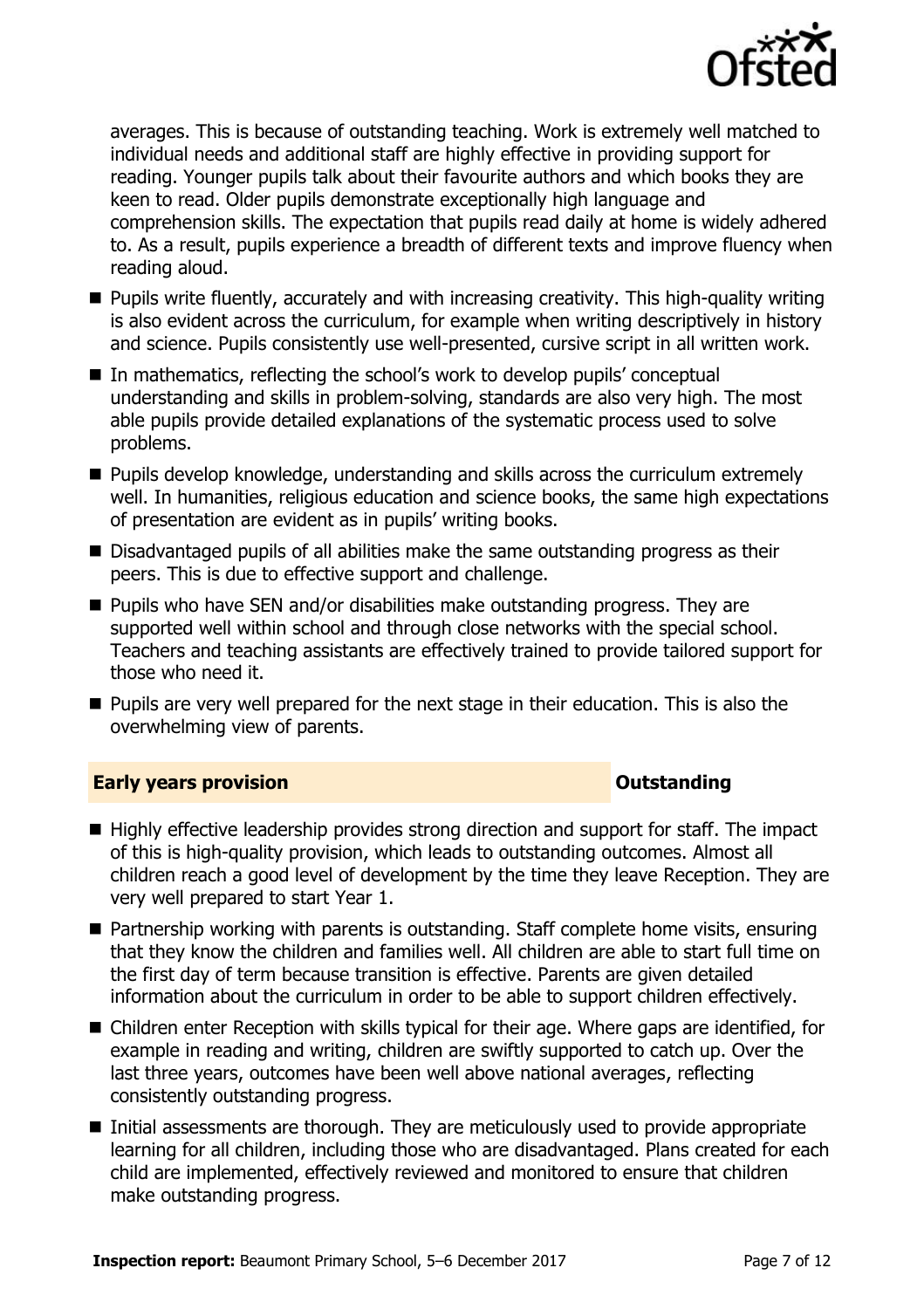

- Children quickly learn to work independently, indoors and outdoors. Teachers and teaching assistants lead learning effectively, using high-quality questioning. As a result, children think carefully before expressing their ideas. Staff also know when to step back, allowing children to learn for themselves. For example, during an investigation in science, one child watched water dripping for a while; he then said: 'The water is dripping, that means my ice cube is melting.'
- **Phonics skills are extremely well developed, and children use these skills effectively for** reading and writing. They use vocabulary appropriately when they are talking about their learning with adults and with each other.
- Adult-led learning is supported by a variety of visual resources that are used effectively to embed new skills. This was particularly evident in a mathematics session observed by inspectors, when children used large apparatus to support their learning of addition. The most able children are effectively challenged to achieve well.
- Children work independently and demonstrate good levels of concentration. They are purposefully engaged in a wide range of stimulating activities. Children readily take turns, share equipment and persist in their learning. They love coming to school and attend well. Children demonstrate good listening skills and are keen to learn.
- Staff give high regard to children's welfare and fully adhere to the school's safeguarding procedures in order to keep children safe in school.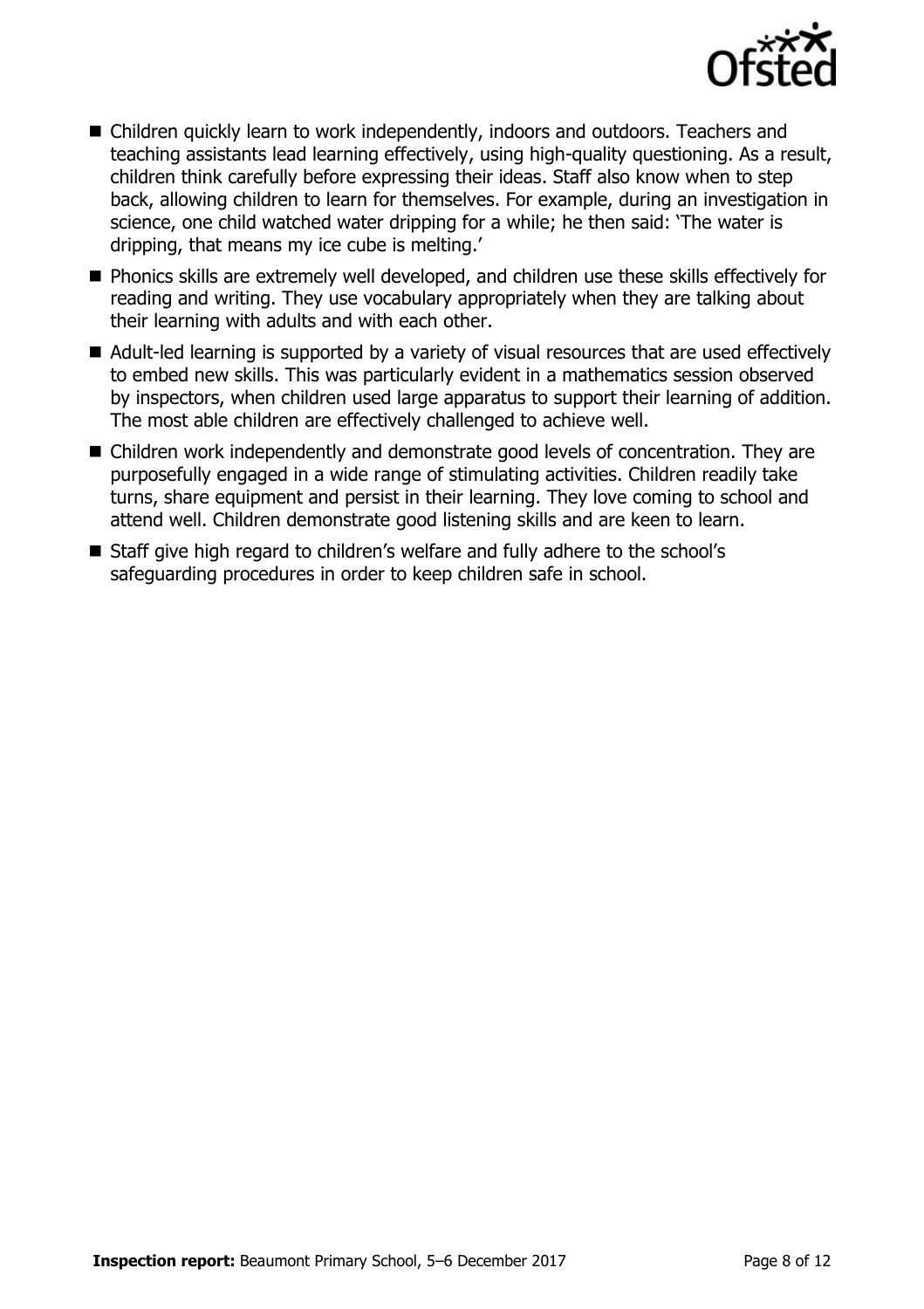

# **School details**

| Unique reference number | 101756   |
|-------------------------|----------|
| Local authority         | Croydon  |
| Inspection number       | 10023619 |

This inspection was carried out under section 8 of the Education Act 2005. The inspection was also deemed a section 5 inspection under the same Act.

| Type of school                      | Primary                      |
|-------------------------------------|------------------------------|
| School category                     | Community                    |
| Age range of pupils                 | 4 to 11                      |
| <b>Gender of pupils</b>             | Mixed                        |
| Number of pupils on the school roll | 213                          |
| Appropriate authority               | Local authority              |
| Chair                               | Gordon Smith                 |
| <b>Headteacher</b>                  | Linda Harvey                 |
| Telephone number                    | 020 8660 7707                |
| Website                             | www.beaumont.croydon.sch.uk  |
| Email address                       | head@beaumont.croydon.sch.uk |
| Date of previous inspection         | 17-18 January 2013           |

#### **Information about this school**

- The school meets requirements on the publication of specified information on its website.
- The school is smaller than the average-sized primary school.
- The proportion of pupils from ethnic minority groups is in line with national averages.
- The proportion of pupils who speak English as an additional language is in line with the national average.
- The proportion of disadvantaged pupils supported by the pupil premium grant is below that found nationally. The proportion of those who have SEN and/or disabilities is well below schools nationally.
- **Pupils are taught in single-year classes from Year 1 to Year 6. In the early years, there** is one Reception class.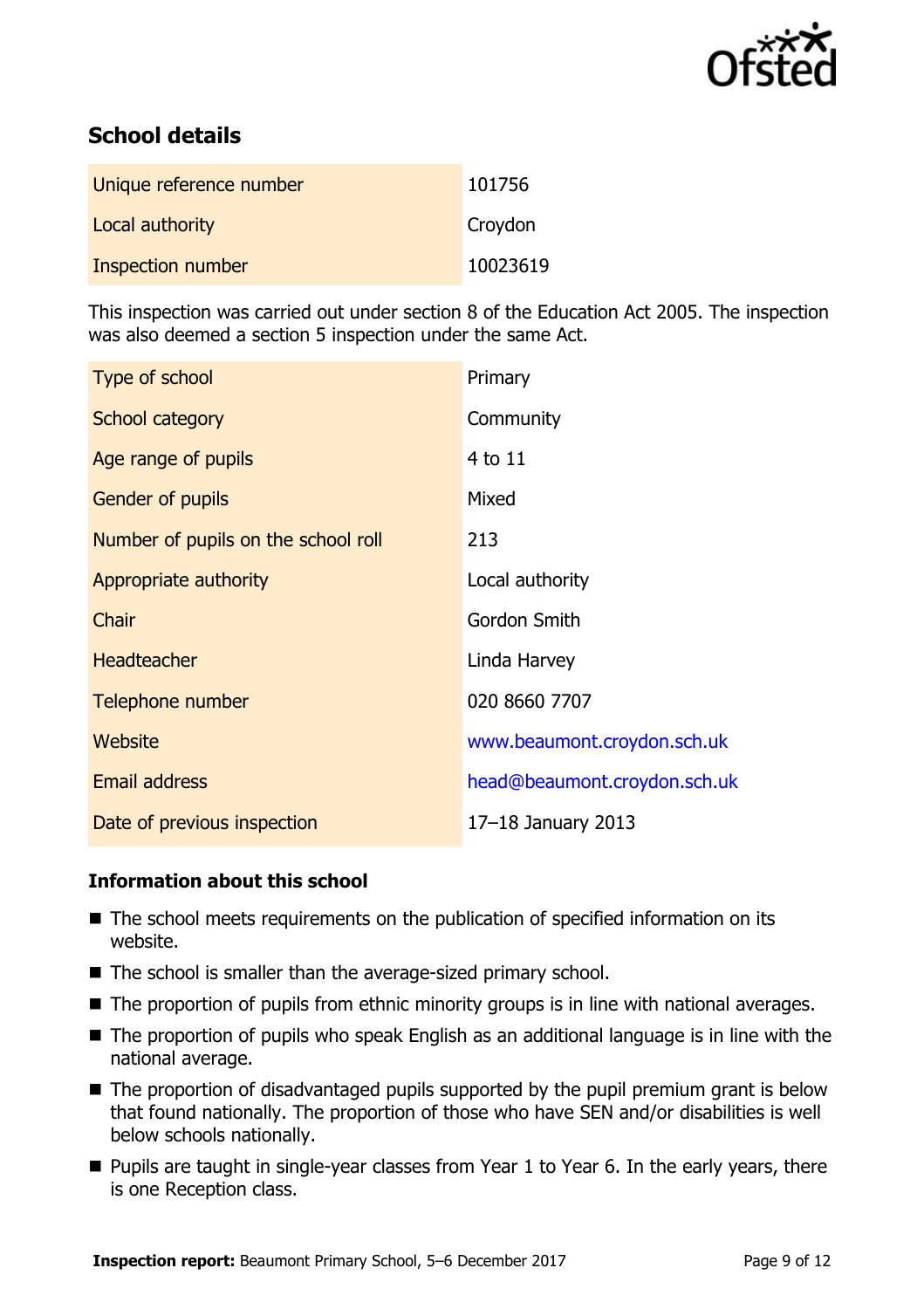

■ The school meets the government's current floor standards, which set the minimum expectations for pupils' attainment and progress in reading, writing and mathematics.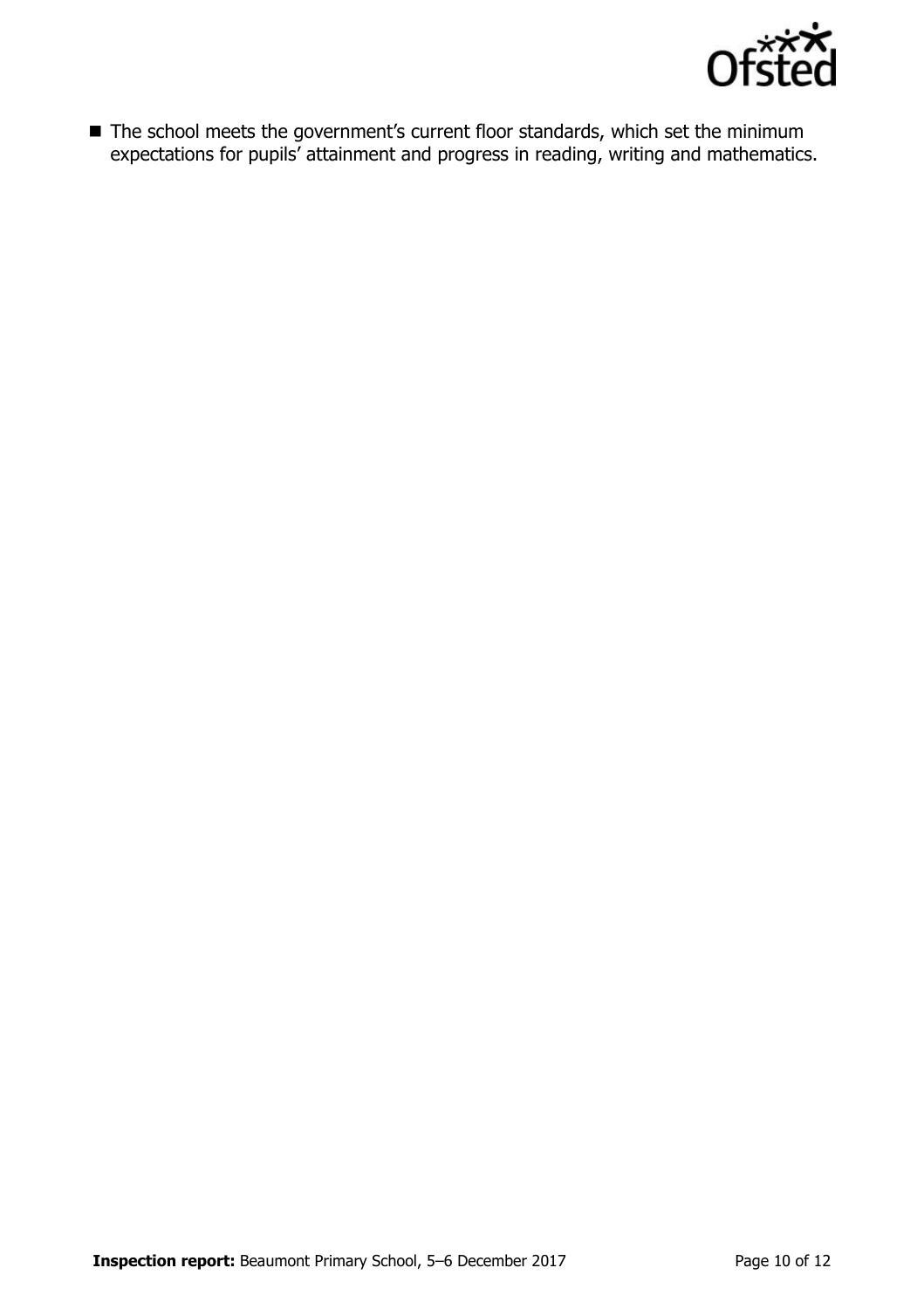

## **Information about this inspection**

- The inspectors observed learning in 18 lessons, some jointly with the headteacher. Inspectors observed pupils' behaviour in classrooms, at breaktimes and at lunchtimes.
- Individual pupils and different groups of pupils spoke with inspectors to discuss their learning and views of the school. Inspectors listened to pupils read and discussed their reading with them. The inspectors also looked at samples of pupils' work across subjects and year groups.
- A range of documents was considered, including the school's improvement plan, selfevaluation documentation, information about pupils' progress and attendance, behaviour logs and safeguarding arrangements.
- Two members of the governing body met with inspectors. The lead inspector also held a meeting with a representative from the local authority and held meetings with school staff.
- The inspectors took account of the views expressed in the 20 online responses to Ofsted's Parent View questionnaire and contributions from 14 parents who responded in the free-text section. In addition, they gathered the views of several parents during informal meetings at the school.
- There were no responses to the staff or pupil questionnaires.

#### **Inspection team**

| Donna Chambers, lead inspector | Her Majesty's Inspector |
|--------------------------------|-------------------------|
| Dominic Carver                 | <b>Ofsted Inspector</b> |
| Kanwaljit Singh                | <b>Ofsted Inspector</b> |